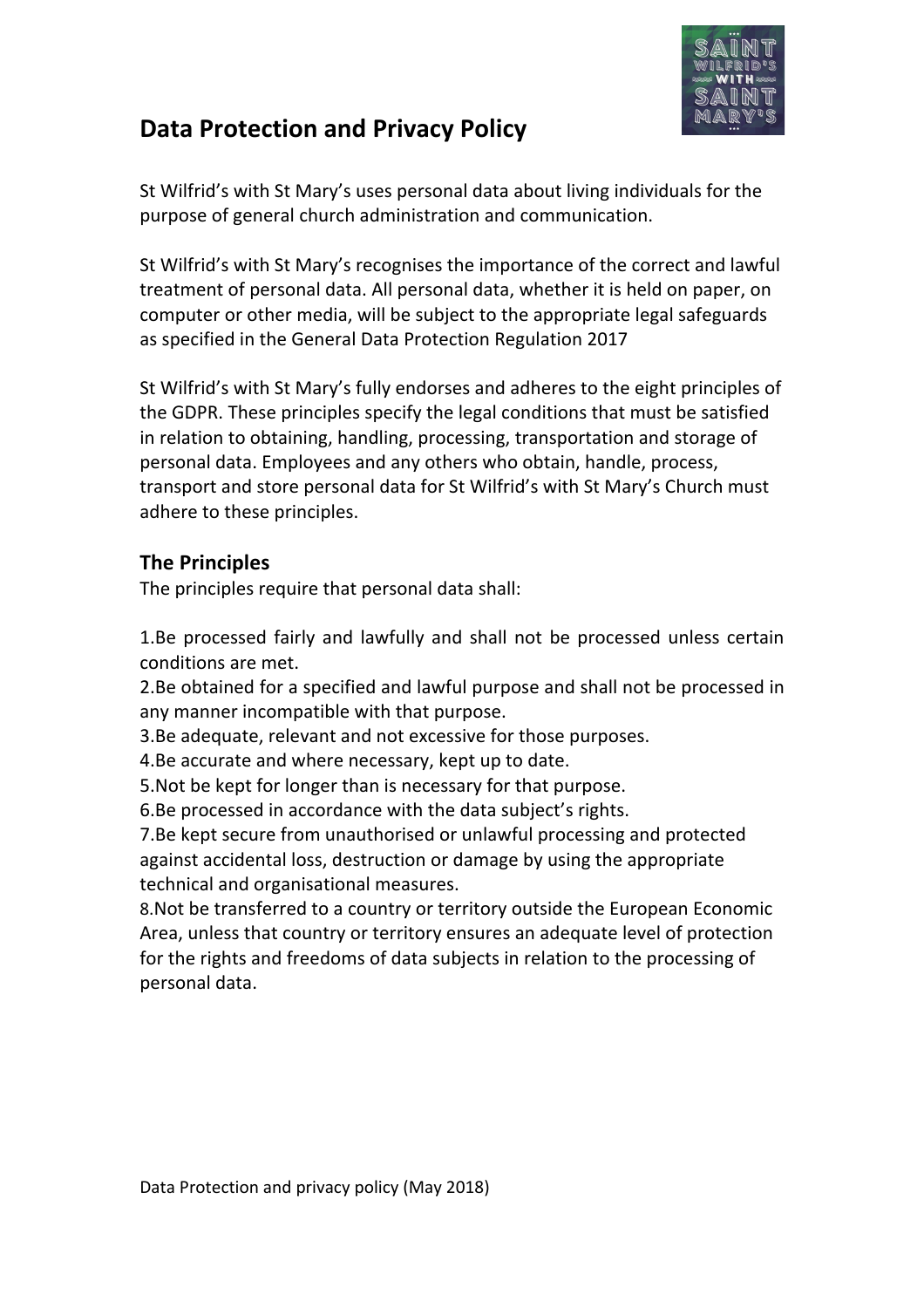## **1. How we collect data and information about you**

We collect personal information each time you are in contact with us. For example, when you:

- Visit our website;
- Register your details and your family details, at our church events, services and clubs via an embedded form on our website or social media
- Make a donation, by completion of offering envelopes, text, via our website or electronic means;
- Register for a conference or other Church event;
- Provide your contact details, in writing or orally, to Church staff or volunteers;
- Purchase goods or services, including when you provide credit or debit card details;
- When you attend church services or participate in other Church activities;
- Communicate with the Church by means such as email, letter, telephone;
- Face to face meetings with staff and volunteers;
- Access social media platforms such as Facebook, YouTube, WhatsApp, Twitter, Instagram

## **2. Maintaining Confidentiality**

St Wilfrid's with St Mary's will treat all your personal information as private and confidential and not disclose any data about you to anyone other than the leadership and ministry overseers/co-coordinators of the church in order to facilitate the administration and day-to-day ministry of the church. All St Wilfrid's with St Mary's Church staff and volunteers who have access to Personal Data will be required to agree to sign a Confidentiality Policy and a Data Protection Policy.

#### **There are four exceptional circumstances to the above permitted by law:**

- 1.Where we are legally compelled to do so.
- 2.Where there is a duty to the public to disclose.
- 3.Where disclosure is required to protect your interest.
- 4.Where disclosure is made at your request or with your consent.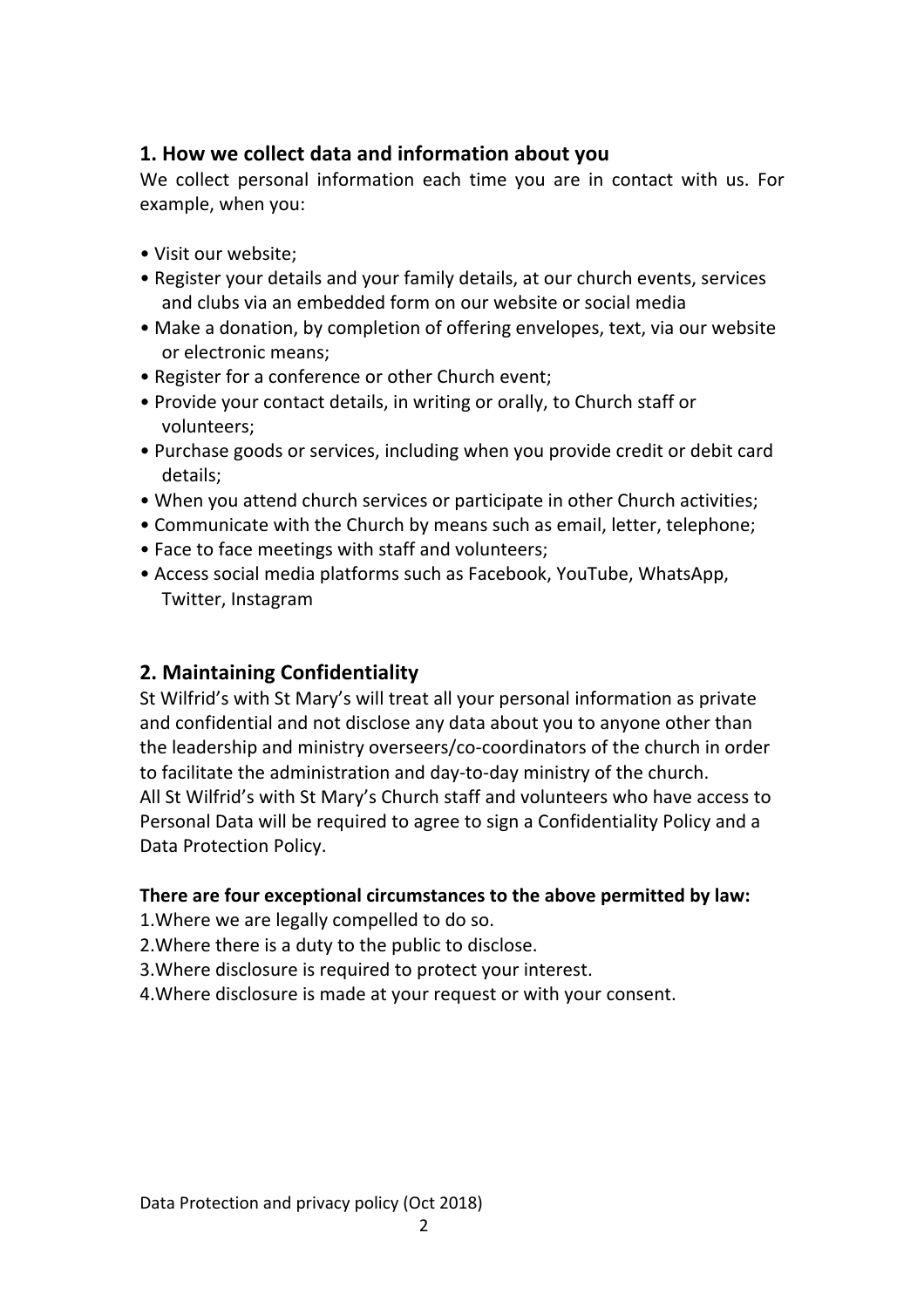## **3. Use of Personal Information**

St Wilfrid's with St Mary's Church will use your data for three main purposes: 1.The day-to-day administration of the church; e.g. pastoral care and oversight including calls and visits, preparation of ministry rotas, maintaining financial records of giving for audit and tax purposes.

2.Contacting you to keep you informed of church services, activities, resources and events.

3.Statistical analysis; gaining a better understanding of church demographics. *N.B. although collated church data may be passed to a third party, such as number of small groups or small group's attendance, no personal data will be disclosed.*

## **The Database**

Information contained on the database will not be used for any other purposes than set out in this section. The database is accessed through the cloud and therefore, can be accessed through any computer or smart device with internet access. The server for the database is in the UK and hosted by Churchbox and the CofE Pastoral Services Diary.

1.Access to the database is strictly controlled through the use of name specific passwords, which are selected by the individual.

2.Those authorised to use the database only have access to their specific area of use within the database. This is controlled by the Data Controller and other specified administrators. These are the only people who can access and set these security parameters.

3.People who will have secure and authorised access to the database include St Wilfrid's with St Mary's PCC, Staff, data in-putters, Dept heads, Ministry Team Leaders, Group Leaders.

4.All access and activity on the database is logged and can be viewed by the Database Controller.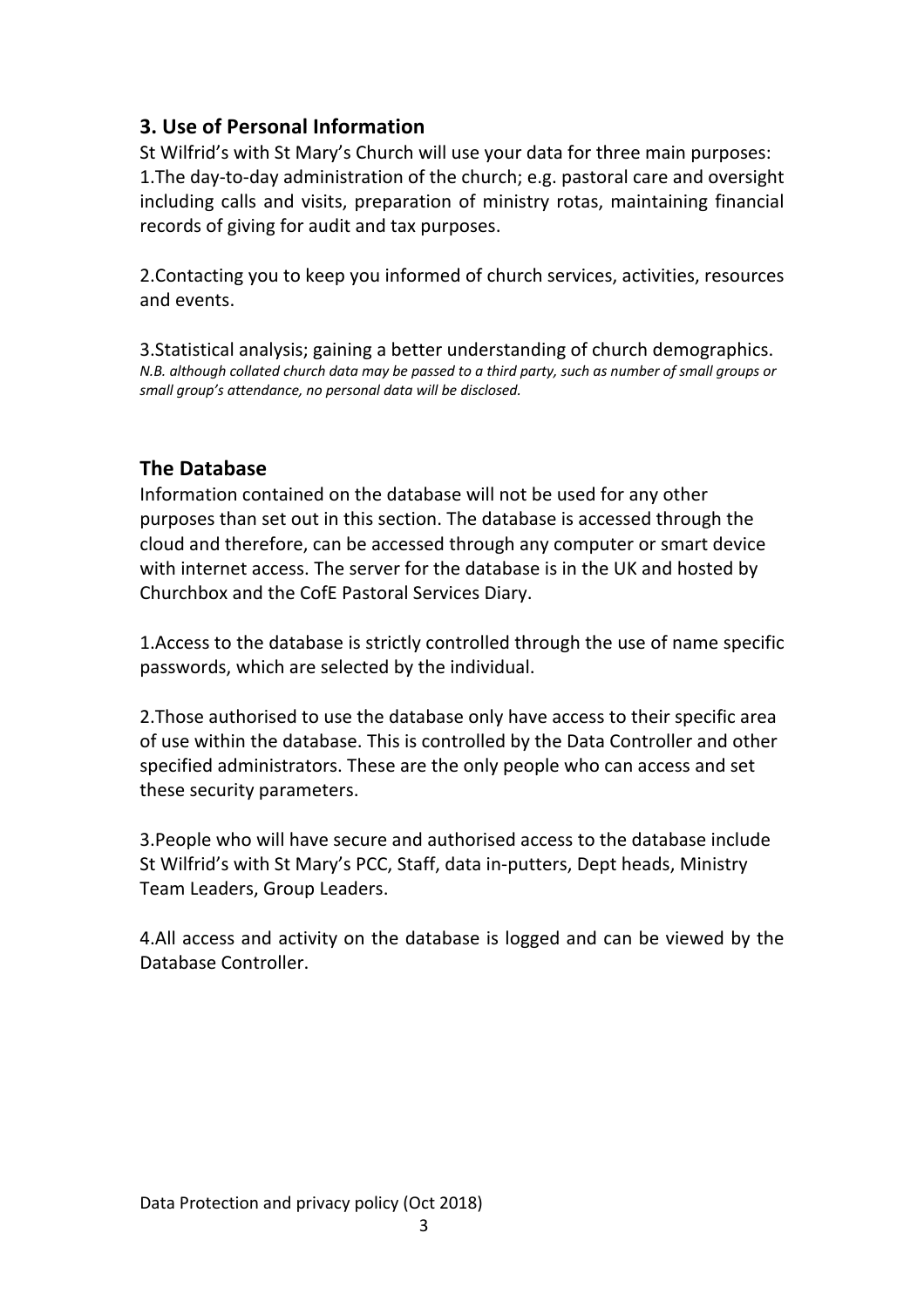5.Subject Access - all individuals who are the subject of personal data held by St Wilfrid's with St Mary's are entitled to:

•Ask what information the church holds about them and why.

•Ask how to gain access to it.

•Be informed how to keep it up to date.

•Be informed what St Wilfrid's with St Mary's Church is doing to comply with its obligations under the General Data Protection Regulation 2017

6.Personal information will not be passed onto any third parties outside of the church environment. For clairty may pass your details to associated organisations such as the Diocese of York and Church of England administrative departments.

We do not sell or pass any of your personal information to any other organisations and/or individuals without your express consent, with the following exceptions:

By providing us with your details you are giving the Church your express permission to transfer your data to service providers including mailing houses, such as MailChimp, to enable fulfilment of the purpose for collection.

7. Sensitive Personal Information: The Church may collect and store sensitive personal information such as health information, religious information (church attendance) when you and/or your family attend, register for church events and conferences. Your personal information will be kept strictly confidential. It is never sold, given away, or otherwise shared with anyone, unless required, by law.

## **Rights to Access Information**

Employees and other subjects of personal data held by St Wilfrid's with St Mary's have the right to access any personal data that is being held in certain manual filing systems. This right is subject to certain exemptions: Personal Information may be withheld if the information relates to another individual.

Any person who wishes to exercise this right should make the request in writing to the St Wilfrid's with St Mary's Data Officer, using the standard letter which is available online from www.ico.gov.uk.

Please address all correspondance to: FAO: The Data Protection Officer St Wilfrid's with St Mary's Church 32 Sand Lane, South Milford, LS25 5AU

Data Protection and privacy policy (Oct 2018)